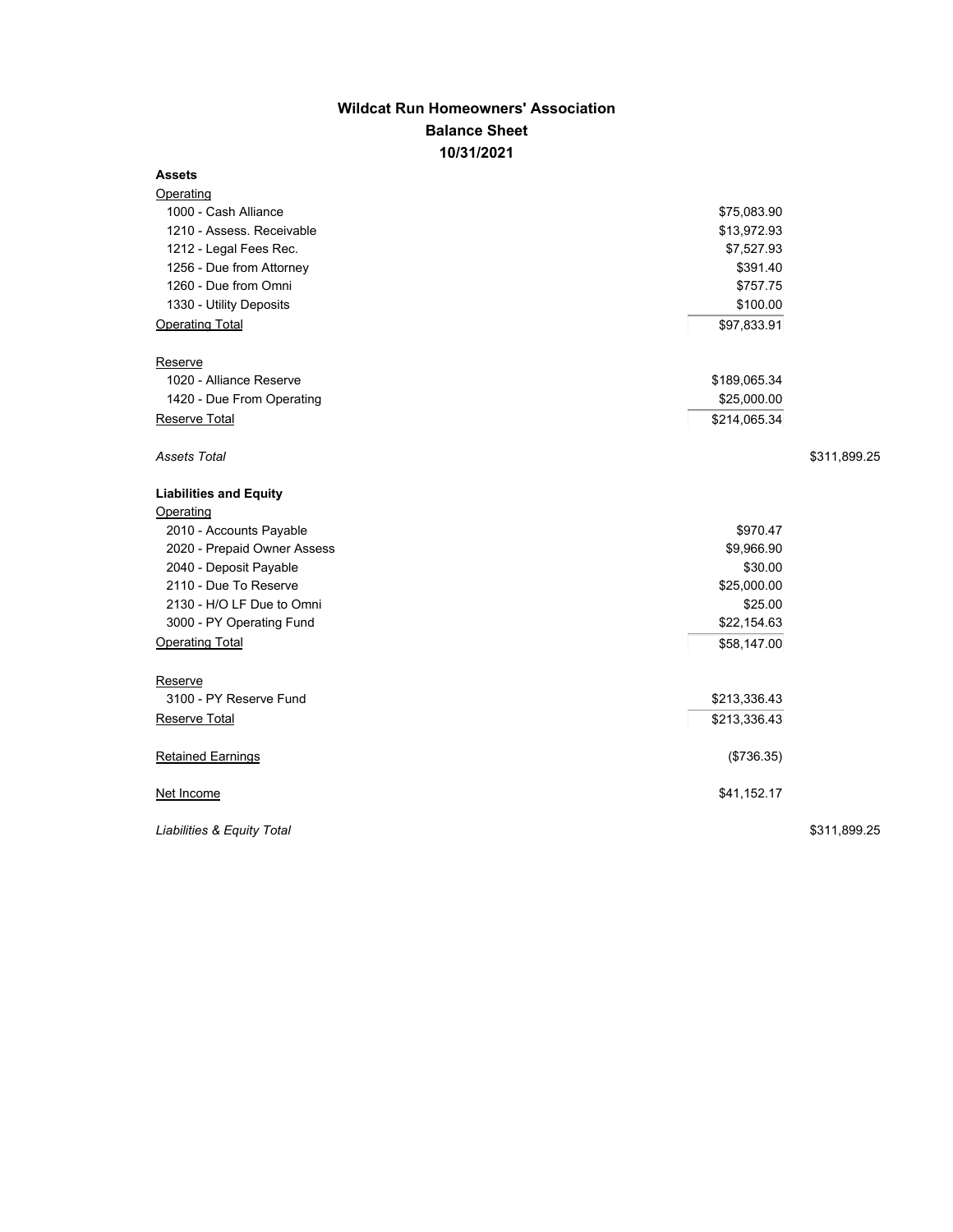## **Wildcat Run Homeowners' Association Budget Comparison Report 10/1/2021 - 10/31/2021**

|                                      | 10/1/2021 - 10/31/2021 |               |              | 1/1/2021 - 10/31/2021 |                                         |              |                        |
|--------------------------------------|------------------------|---------------|--------------|-----------------------|-----------------------------------------|--------------|------------------------|
|                                      | Actual                 | <b>Budget</b> | Variance     | Actual                | <b>Budget</b>                           |              | Variance Annual Budget |
| <b>Income</b>                        |                        |               |              |                       |                                         |              |                        |
| Income                               |                        |               |              |                       |                                         |              |                        |
| 4181 - Pool Pass                     | \$0.00                 | \$0.00        | \$0.00       | \$11,085.00           | \$12,200.00                             | (\$1,115.00) | \$12,200.00            |
| Total Income                         | \$0.00                 | \$0.00        | \$0.00       | \$11,085.00           | \$12,200.00                             | (\$1,115.00) | \$12,200.00            |
| Operating                            |                        |               |              |                       |                                         |              |                        |
| 4100 - Association Fees              | \$0.00                 | \$0.00        | \$0.00       |                       | \$313,917.00 \$329,280.00 (\$15,363.00) |              | \$329,280.00           |
| 4101 - Good Faith Credit             | \$0.00                 | \$0.00        | \$0.00       |                       | \$0.00 \$13,875.00 (\$13,875.00)        |              | \$13,875.00            |
| 4130 - Late Fees                     | \$0.00                 | \$0.00        | \$0.00       | \$3,429.32            | \$0.00                                  | \$3,429.32   | \$0.00                 |
| 4140 - Interest Income               | \$1.91                 | \$0.00        | \$1.91       | \$194.85              | \$0.00                                  | \$194.85     | \$0.00                 |
| 4150 - Legal Fees Income             | \$831.72               | \$0.00        | \$831.72     | \$3,743.75            | \$0.00                                  | \$3,743.75   | \$0.00                 |
| 4157 - Bad Debt Recovery             | \$123.54               | \$0.00        | \$123.54     | \$2,938.05            | \$0.00                                  | \$2,938.05   | \$0.00                 |
| <b>Total Operating</b>               | \$957.17               | \$0.00        | \$957.17     |                       | \$324,222.97 \$343,155.00 (\$18,932.03) |              | \$343,155.00           |
| Reserve                              |                        |               |              |                       |                                         |              |                        |
| 9020 - Interest Income               | \$24.08                | \$0.00        | \$24.08      | \$236.04              | \$0.00                                  | \$236.04     | \$0.00                 |
| Total Reserve                        | \$24.08                | \$0.00        | \$24.08      | \$236.04              | \$0.00                                  | \$236.04     | \$0.00                 |
| <b>Total Income</b>                  | \$981.25               | \$0.00        | \$981.25     |                       | \$335,544.01 \$355,355.00 (\$19,810.99) |              | \$355,355.00           |
| <b>Expense</b>                       |                        |               |              |                       |                                         |              |                        |
| Operating                            |                        |               |              |                       |                                         |              |                        |
| 5010 - Admin Fees                    | \$154.98               | \$250.00      | \$95.02      | \$2,752.66            | \$2,500.00                              | (\$252.66)   | \$3,000.00             |
| 5020 - Postage                       | \$40.60                | \$291.00      | \$250.40     | \$4,523.52            | \$2,910.00                              | (\$1,613.52) | \$3,500.00             |
| 5030 - Professional Service          | \$538.93               | \$500.00      | (\$38.93)    | \$7,152.65            | \$3,000.00                              | (\$4,152.65) | \$4,000.00             |
| 5031 - Accounting Fees               | \$0.00                 | \$0.00        | \$0.00       | \$100.00              | \$400.00                                | \$300.00     | \$400.00               |
| 5033 - Taxes/Licenses/Perm           | \$369.60               | \$0.00        | (\$369.60)   | \$4,028.60            | \$850.00                                | (\$3,178.60) | \$850.00               |
| 5040 - Management Cont               | \$3,528.14             | \$3,528.00    | (\$0.14)     | \$35,331.40           | \$35,280.00                             | (\$51.40)    | \$42,336.00            |
| 5050 - Insurance Expense             | \$3,731.20             | \$0.00        | (\$3,731.20) | \$8,975.00            | \$8,900.00                              | (\$75.00)    | \$8,900.00             |
| 5060 - Bad Debt/Writeoff             | \$0.00                 | \$0.00        | \$0.00       | \$468.50              | \$16,464.00                             | \$15,995.50  | \$16,464.00            |
| 5070 - Website Expense               | \$50.00                | \$50.00       | \$0.00       | \$450.00              | \$500.00                                | \$50.00      | \$600.00               |
| 5088 - Committee Expense             | \$0.00                 | \$0.00        | \$0.00       | \$0.00                | \$5,000.00                              | \$5,000.00   | \$5,000.00             |
| 5110 - Electricity                   | \$6,157.67             | \$4,250.00    | (\$1,907.67) | \$51,403.77           | \$42,500.00                             | (\$8,903.77) | \$51,000.00            |
| 5120 - Water & Sewer                 | \$372.56               | \$400.00      | \$27.44      | \$8,897.85            | \$7,900.00                              | (\$997.85)   | \$8,500.00             |
| 5130 - Trash Removal                 | \$0.00                 | \$50.00       | \$50.00      | \$0.00                | \$300.00                                | \$300.00     | \$300.00               |
| 5170 - Security/Monitoring           | \$656.00               | \$750.00      | \$94.00      | \$6,720.75            | \$7,500.00                              | \$779.25     | \$9,000.00             |
| 5210 - Landscape Contract            | \$6,372.05             | \$5,555.00    | (\$817.05)   | \$49,576.40           | \$49,995.00                             | \$418.60     | \$55,550.00            |
| 5211 - Landscaping Misc              | \$0.00                 | \$0.00        | \$0.00       | \$420.42              | \$1,500.00                              | \$1,079.58   | \$1,500.00             |
| 5221 - Common Area Maint             | \$300.00               | \$0.00        | (\$300.00)   | \$1,215.50            | \$1,000.00                              | (\$215.50)   | \$1,000.00             |
| 5232 - Pond Contract                 | \$0.00                 | \$0.00        | \$0.00       | \$13,608.38           | \$12,830.00                             | (\$778.38)   | \$12,830.00            |
| 5234 - Darinage Easement Maintenance | \$0.00                 | \$0.00        | \$0.00       | \$2,307.27            | \$500.00                                | (\$1,807.27) | \$500.00               |
| 5250 - Fountain Maintenance          | \$341.97               | \$0.00        | (\$341.97)   | \$3,980.66            | \$3,000.00                              | (\$980.66)   | \$3,000.00             |
| 5251 - Fountain Contract             | \$0.00                 | \$0.00        | \$0.00       | \$4,047.68            | \$9,126.00                              | \$5,078.32   | \$9,126.00             |
| 5252 - Water Feature                 | \$2,580.05             | \$0.00        | (\$2,580.05) | \$15,174.55           | \$17,000.00                             | \$1,825.45   | \$17,000.00            |
| 5260 - Snow removal                  | \$0.00                 | \$0.00        | \$0.00       | \$5,668.50            | \$4,500.00                              | (\$1,168.50) | \$7,500.00             |
| 5295 - Street Light Maintenance      | \$0.00                 | \$0.00        | \$0.00       | \$0.00                | \$500.00                                | \$500.00     | \$500.00               |
| 5400 - Playground Maintenance        | \$0.00                 | \$150.00      | \$150.00     | \$1,122.75            | \$1,500.00                              | \$377.25     | \$1,800.00             |
| 5410 - Pool Contract                 | \$0.00                 | \$0.00        | \$0.00       | \$54,700.00           | \$56,000.00                             | \$1,300.00   | \$56,000.00            |
| 5412 - Pool Misc                     | \$1,450.00             | \$0.00        | (\$1,450.00) | \$10,189.44           | \$2,000.00                              | (\$8,189.44) | \$2,000.00             |